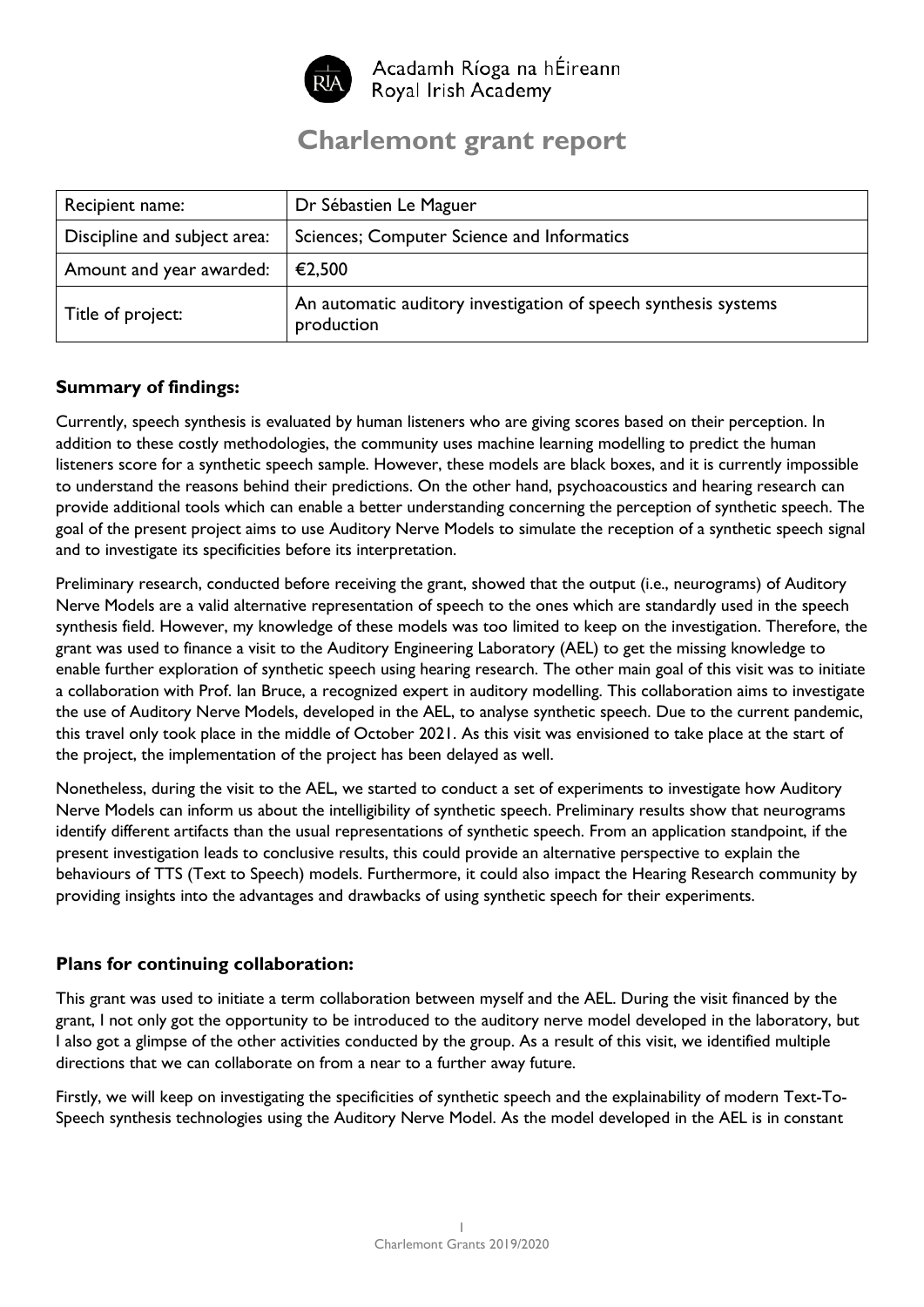

## **Charlemont grant report**

development, the impact of any implemented improvements will also be investigated for synthetic speech. My knowledge of synthetic speech and Pr. Bruce's knowledge of auditory modelling is the ideal combination to conduct such an investigation.

In addition to this primary research topic, we also plan to investigate the perception of synthetic speech by a hearing-impaired audience. This collaboration could inform our societies about the impact of synthetic speech as it becomes ubiquitous, and there is no investigation on the perception of such speech.



#### **Published work and publication plans:**

During the visit, we initiated a set of experiments, and we expect to submit the results of these experiments next year as an academic paper. In addition, the exchange conducted during the visit identified the hearing-aid public as blind spot of the speech synthesis community. We expect to start experiments which are dedicated to this audience next year and to submit the results in a venue next year as well.

## **Dissemination and plans for future dissemination:**

Due to the nature of the visit and the delay caused by the pandemic, no dissemination has yet been conducted. However, we expect to publish our work into conferences dedicated to speech science next year.